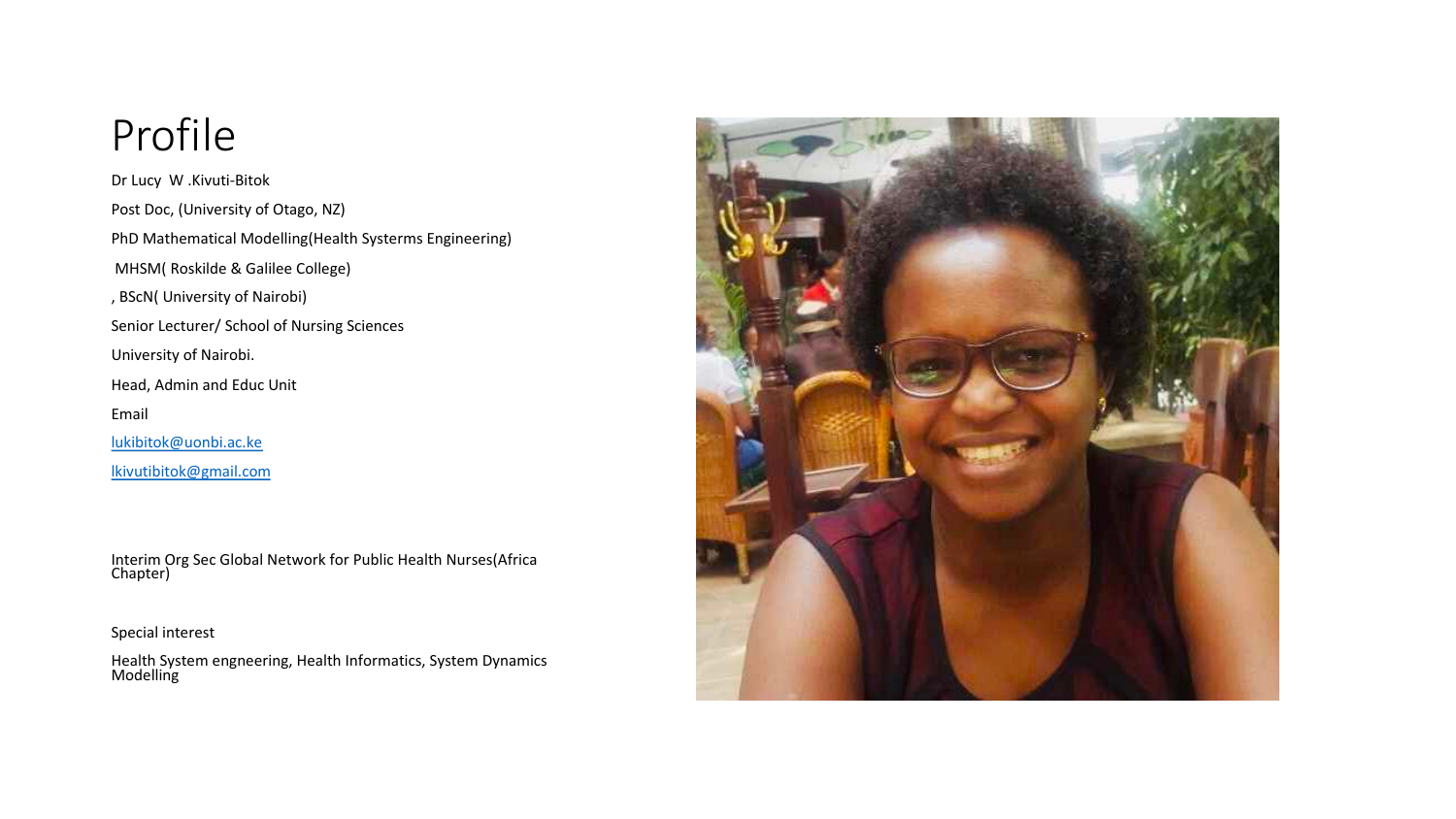## IMPLICATIONS HEALTHCARE SYSTEMS IN OXYGEN THERAPY IN COVID-19 PANDEMIC

A CASE OF KENYA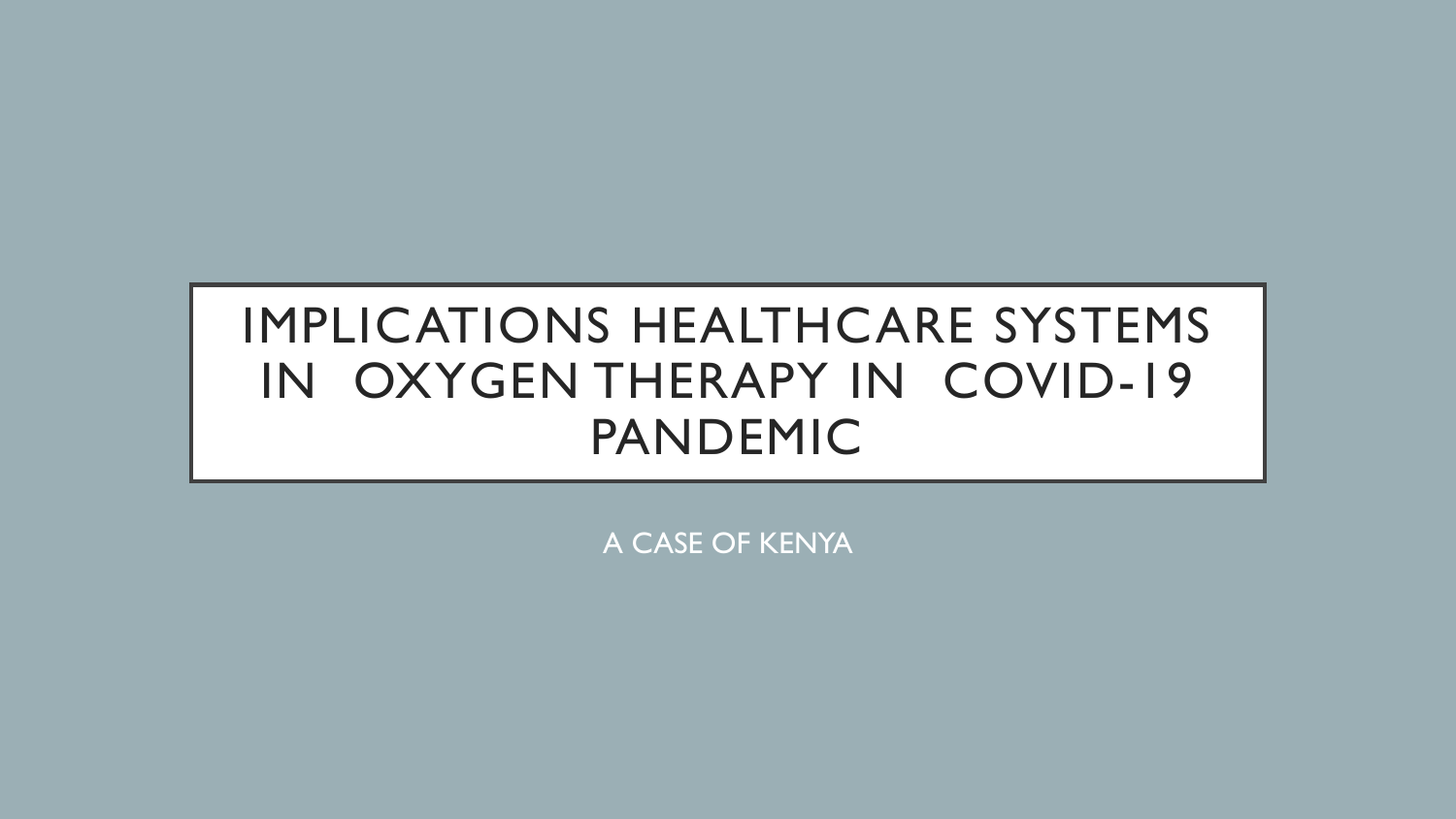## **Coronavirus in Kenya**

AS AT 4PM (EAT) AUGUST 8, 2020



 $\overline{7}$ 

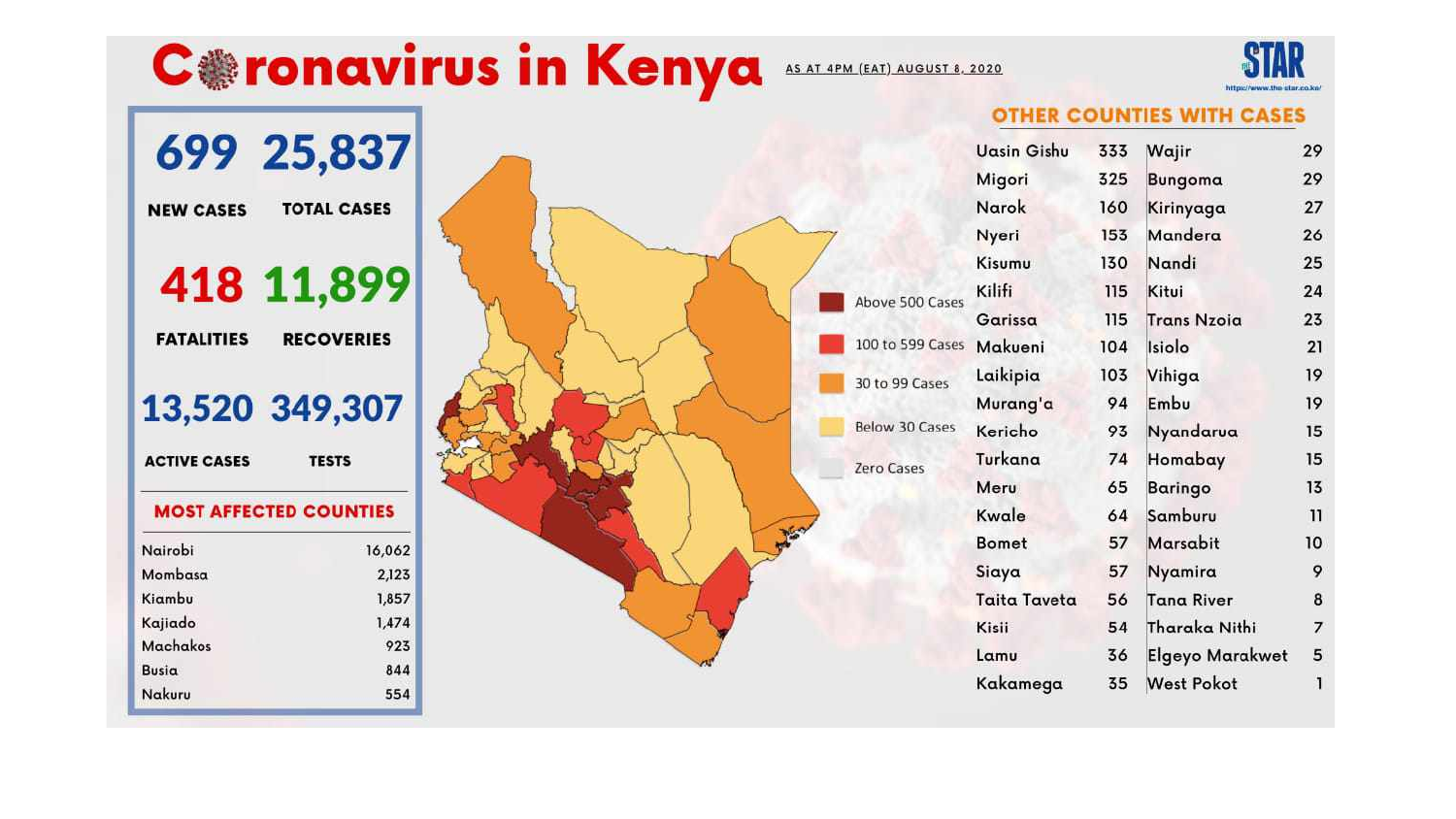## CURRENT STATUS OF COVID-19

#### Daily new confirmed COVID-19 cases

Shown is the rolling 7-day average. The number of confirmed cases is lower than the number of actual cases; the main reason for that is limited testing.



Our World in Data

Source: European CDC - Situation Update Worldwide - Last updated 10 August, 10:34 (London time), Official data collated by Our World in Data CC BY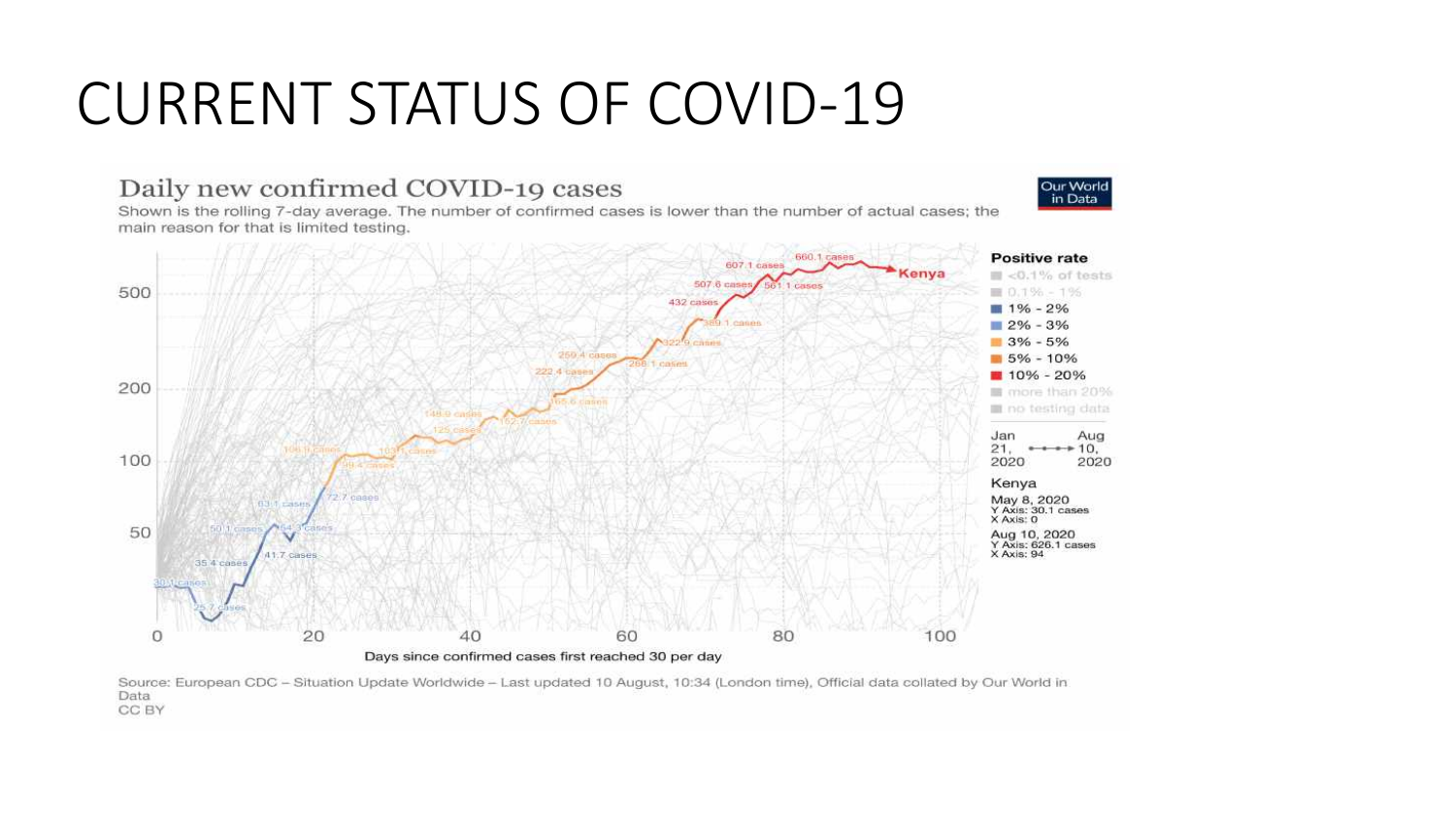## Simulated Scenario of Covid-19 Possible Trajectory in Kenya as of 31<sup>st</sup> July 2020.



• Peak September 2020 -Approx. 13.6Million active cases

#### WHO Distribution

- mild-moderate =10.8m(80%)
- Severe=2.04m(15%)
- Critical =680,000 (5%)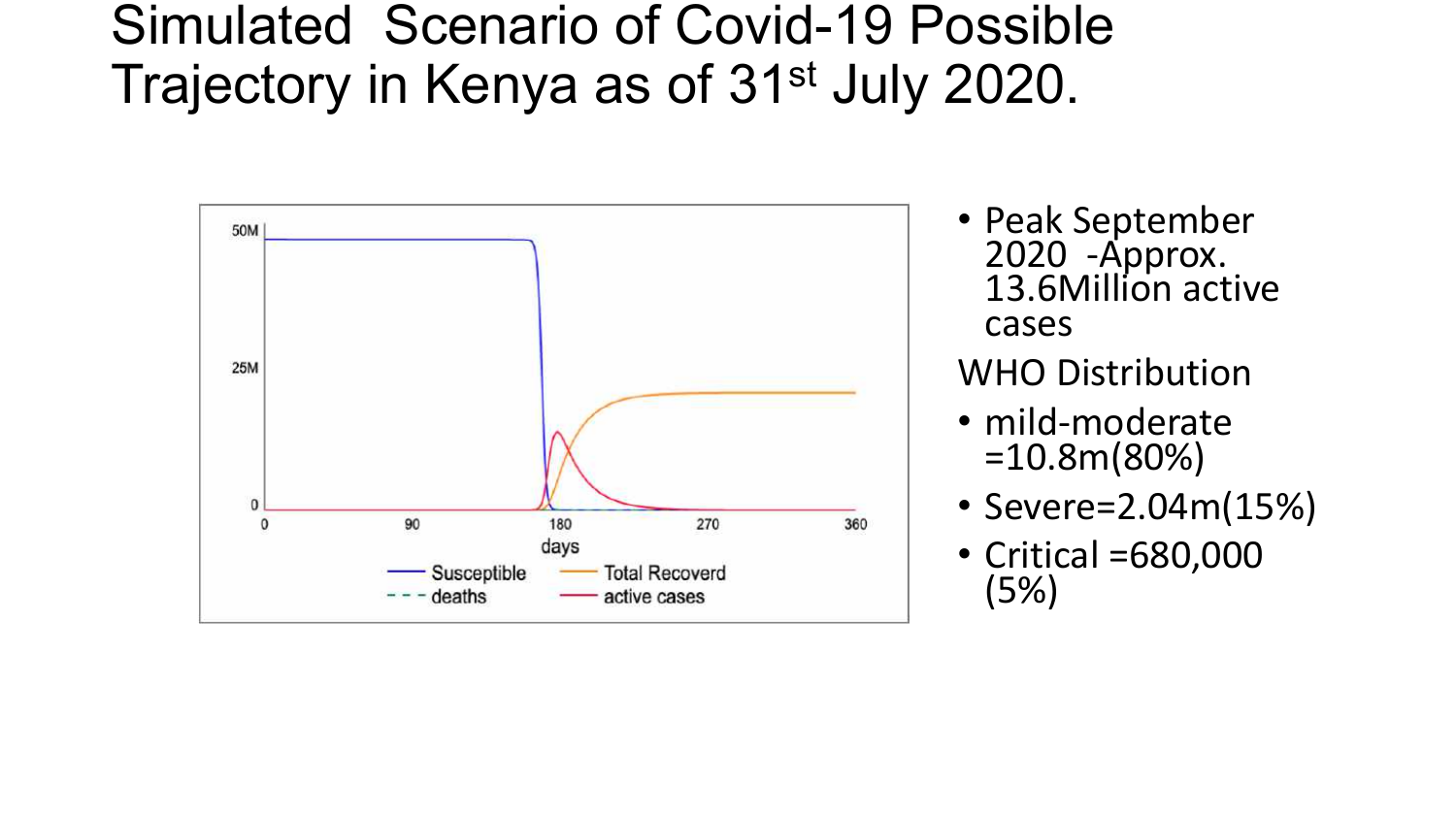# OXYGEN THERAPY AND COUNTRY REQUIREMENT

- WHO, oxygen therapy is recommended for all severe and critical COVID-19 patients.
- Conservative 2% possible critical cases =272,000 patient
- 64,181 hospital beds across all sectors (public, faith based/NGO, private for profit), only 37,216 (58%) of these beds are in hospitals that have oxygen supply(Barasa et al,2020)
- Kenya has 537 ICU beds, it only has 256 ventilators(Barasa et al,2020)
- @ Each Patient ICU duration approx 6 days?
- Critical care nurses? -------, Other Health care proffesionals
- How many lives can we save?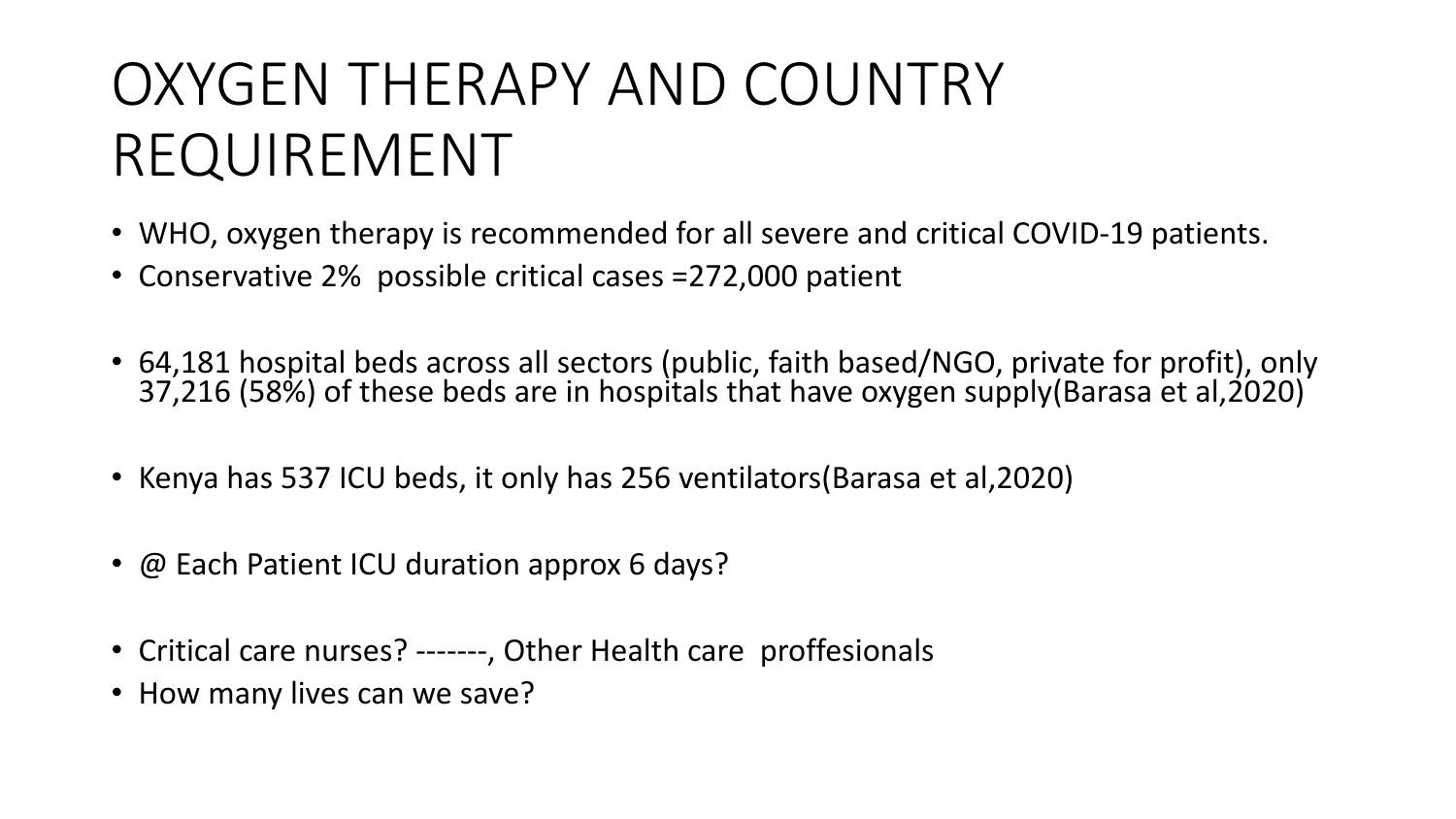#### **Proportion of available ICU beds that would be required if 2% of the population are infected and develop symptoms.**



Barasa EW, Ouma PO, Okiro EA (2020) Assessing the hospital surge capacity of the Kenyan health system in the face of the COVID-19 pandemic. PLOS ONE 15(7): e0236308. https://doi.org/10.1371/journal.pone.0236308 <https://journals.plos.org/plosone/article?id=10.1371/journal.pone.0236308>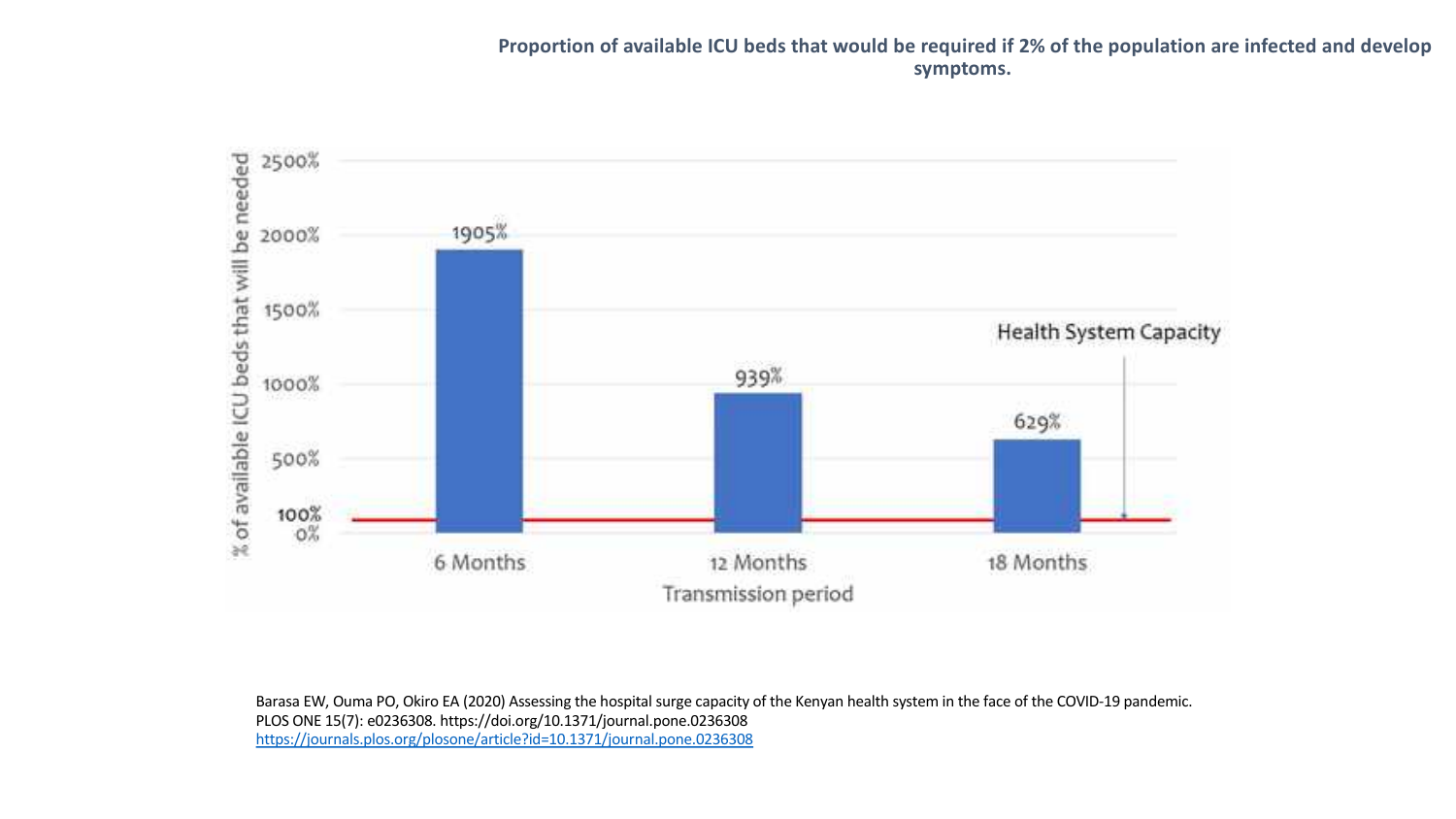# Additional requirementsV/S Environment

Facility based care

- -1,511 additional ICU beds( curve flattened in 12 months)
- -1,609 ventilators(Flattened in 18 months)

COVID-19 treatment health-care facilities should be equipped with pulse oximeters, functioning oxygen systems including single-use oxygen delivery interfaces

-Cost? Competing needs? Political influence?

Financial allocation? Corruption?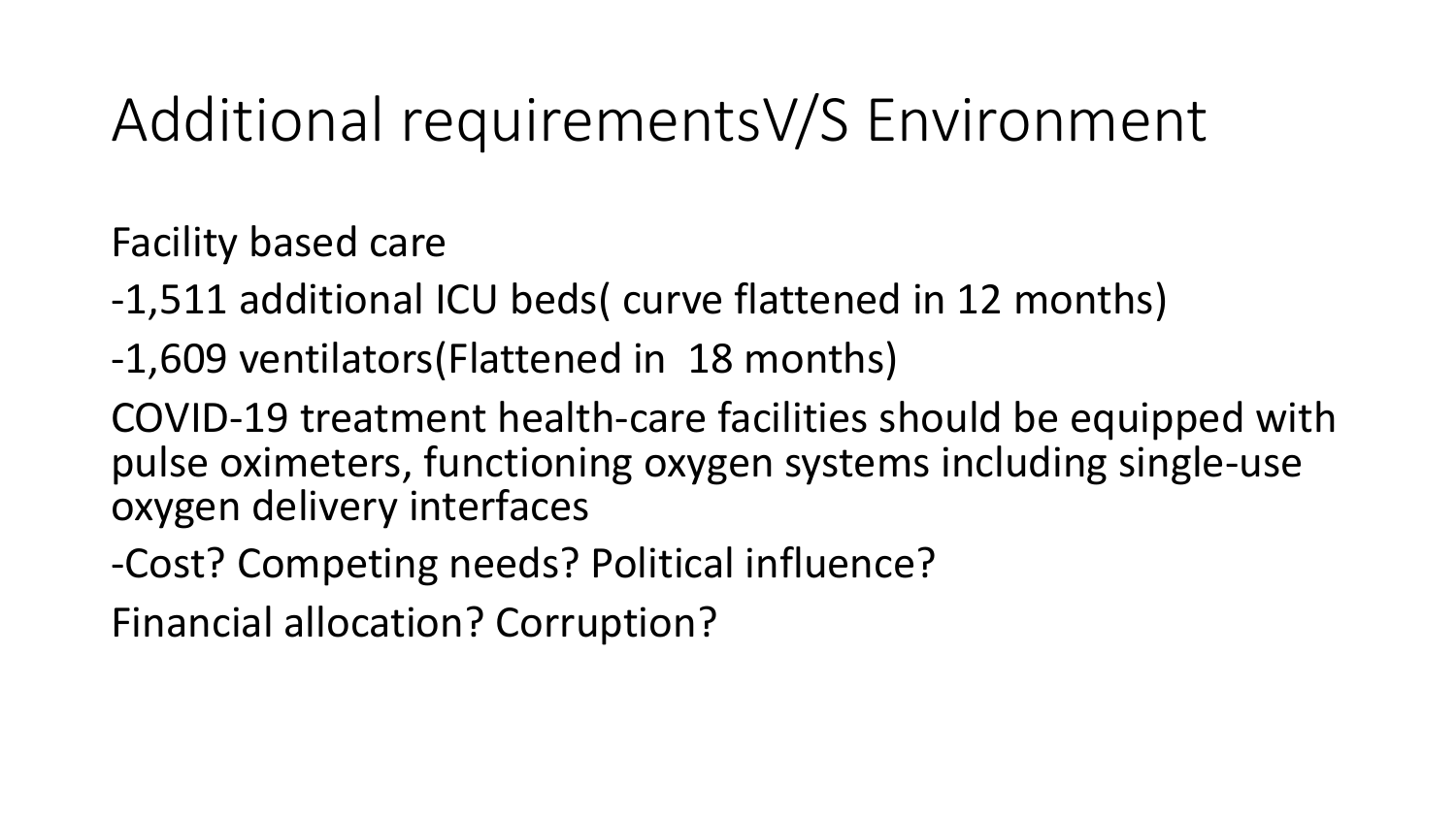# High demand v/s Efficiency

90% delivered oxygen directly from the tanks to the patient. **ourtesy Emegencyn medicine foundation**

Pipeline intra-hospital oxygen distribution networks



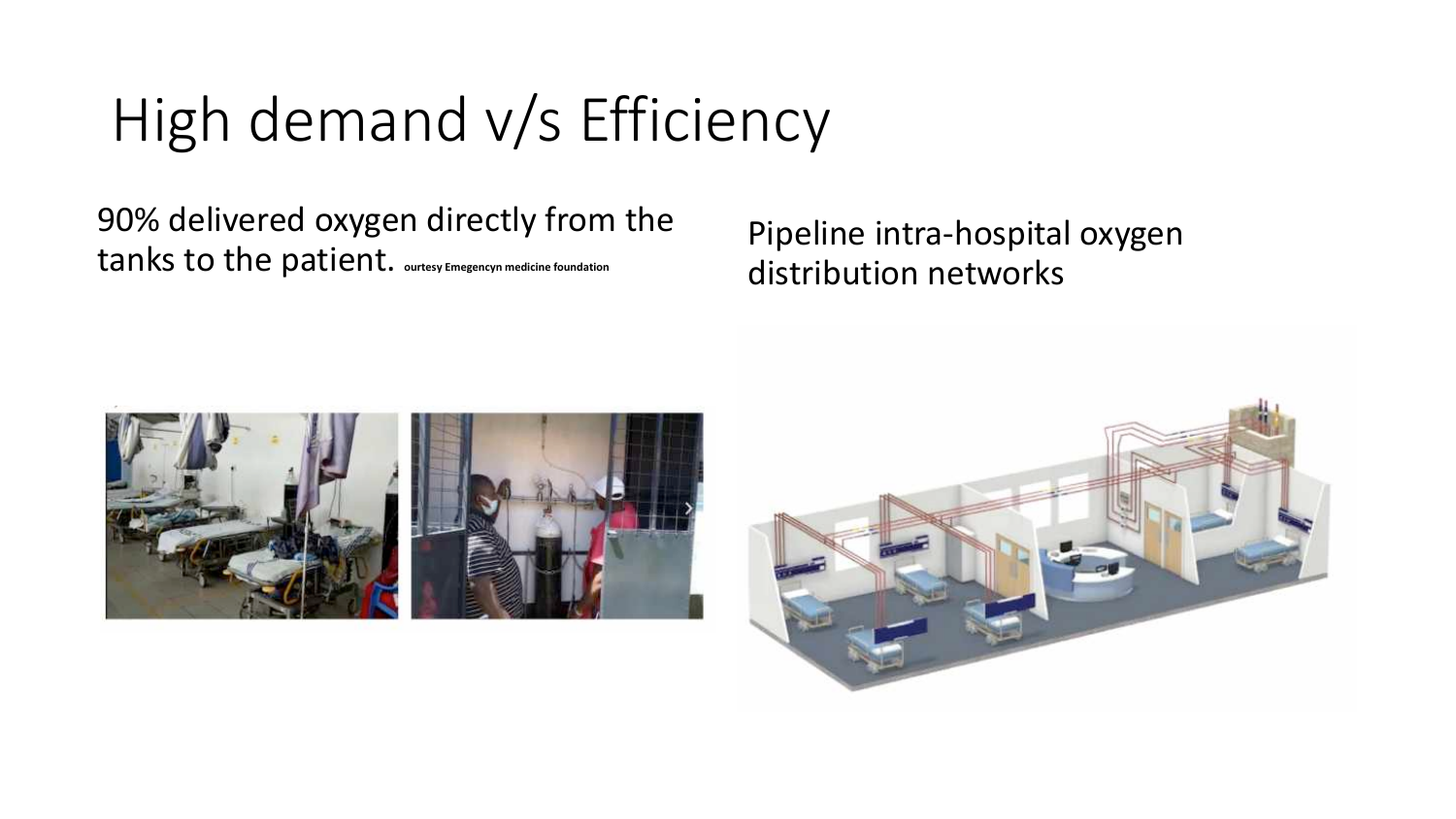## Home based care

Home based care v/s Abandonment?- Pulse oximeters Vital signs monitoring- Real time telehealth --Data dissemination( real time, store & forward, email)

-Big Data management

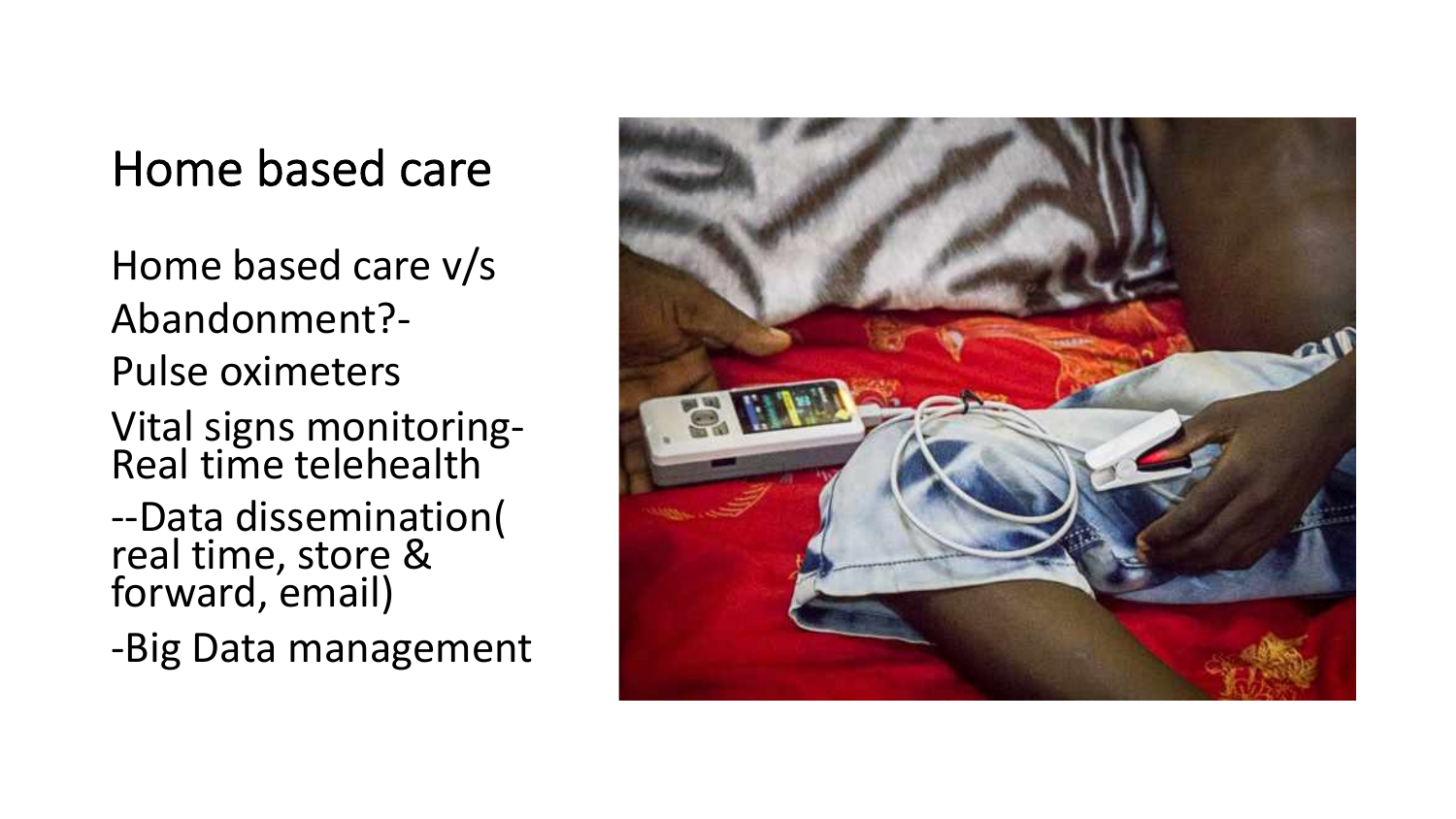### HEALTHCARE **WORKERS**



A nurse participates in a drill to tes coronavirus patients at the Aga Khan University. Hospital in Nairobi, Kenya, April 9, 2020.

- Multidisciplinary approach
- ICU experience, specialits? Numbers?
- Double exposure of health care workers(occupational,community )
- Further reduction in available staff.
- Older staffs at higher risk.
- Recall retired? x
- $\sqrt{\frac{1}{10}}$ Many Young unemployed nurses at lower risk of complications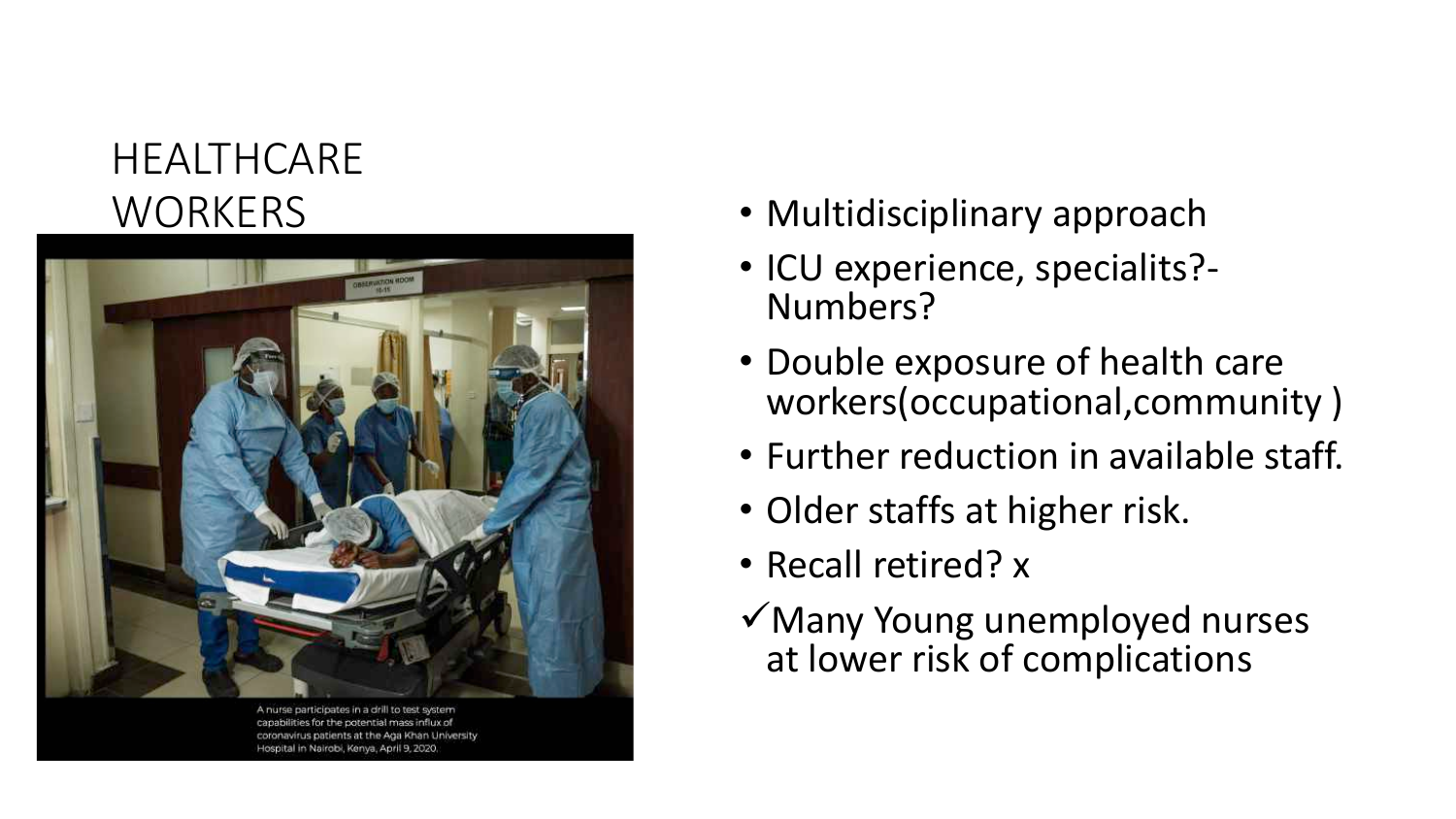# Knowledge, Attitude and Practices of Oxygen Therapy : Literature review

#### **The Clinical Respiratory Journal**

ORIGINAL ARTICLE

A wolf in sheep's clothing? Patients' and healthcare professionals' perceptions of oxygen therapy: An interpretative phenomenological analysis

Carol A. Kelly &, Dave Lynes, Mary R. O'Brien, Ben Shaw

First published: 12 October 2016 | https://doi.org/10.1111/crj.12571 | Citations: 6 Oxygen Therapy in Ugandan Paediatric Wards  $\oplus$ 

Juliet Nabwire, Sophie Namasopo, Michael Hawkes

Journal of Tropical Pediatrics, Volume 64, Issue 2, April 2018, Pages 97-103, https://doi.org/10.1093/tropej/fmx033 Published: 08 May 2017

 $|A|$  PDF **II** Split View

 $\blacktriangleright$  Permissions 66 Cite

<<Share ▼

Volume 32, Supplement S1 (Abstracts of Scientific Papers-WADEM Congress on April 2017, p. S149 **Disaster and Emergency Medicine 2017)** 

Knowledge, Attitude and Practice Study of Oxygen Therapy among **Emergency Department Nurses in Addis Ababa, Ethiopia** 

Girma Lema (a1), Asefw W/ Tsadik (a2) and Lemlem Beza (a3) +

DOI: https://doi.org/10.1017/S1049023X17004113 Published online by Cambridge University Press: 20 April 2017

IOSR Journal of Nursing and Health Science (IOSR-JNHS) e- ISSN: 2320-1959.p- ISSN: 2320-1940 Volume 7, Issue 3 Ver. II (May-June .2018), PP 42-51 www.iosrjournals.org

#### Nurses' Knowledge, Practices and Barriers Affecting a Safe **Administration of Oxygen Therapy**

Mona Mohamed Mayhob Lecturer- Faculty of Nursing - British University in Egypt

Abstract: "Oxygen therapy is like a two edged sword", at one edge oxygen is crucial for human being to survive, while at the other edge it may become toxic if it is delivered by inappropriate dose or method. This study was aiming to assess nurses' knowledge, practices and barriers affecting asafe administration of oxygen therapy.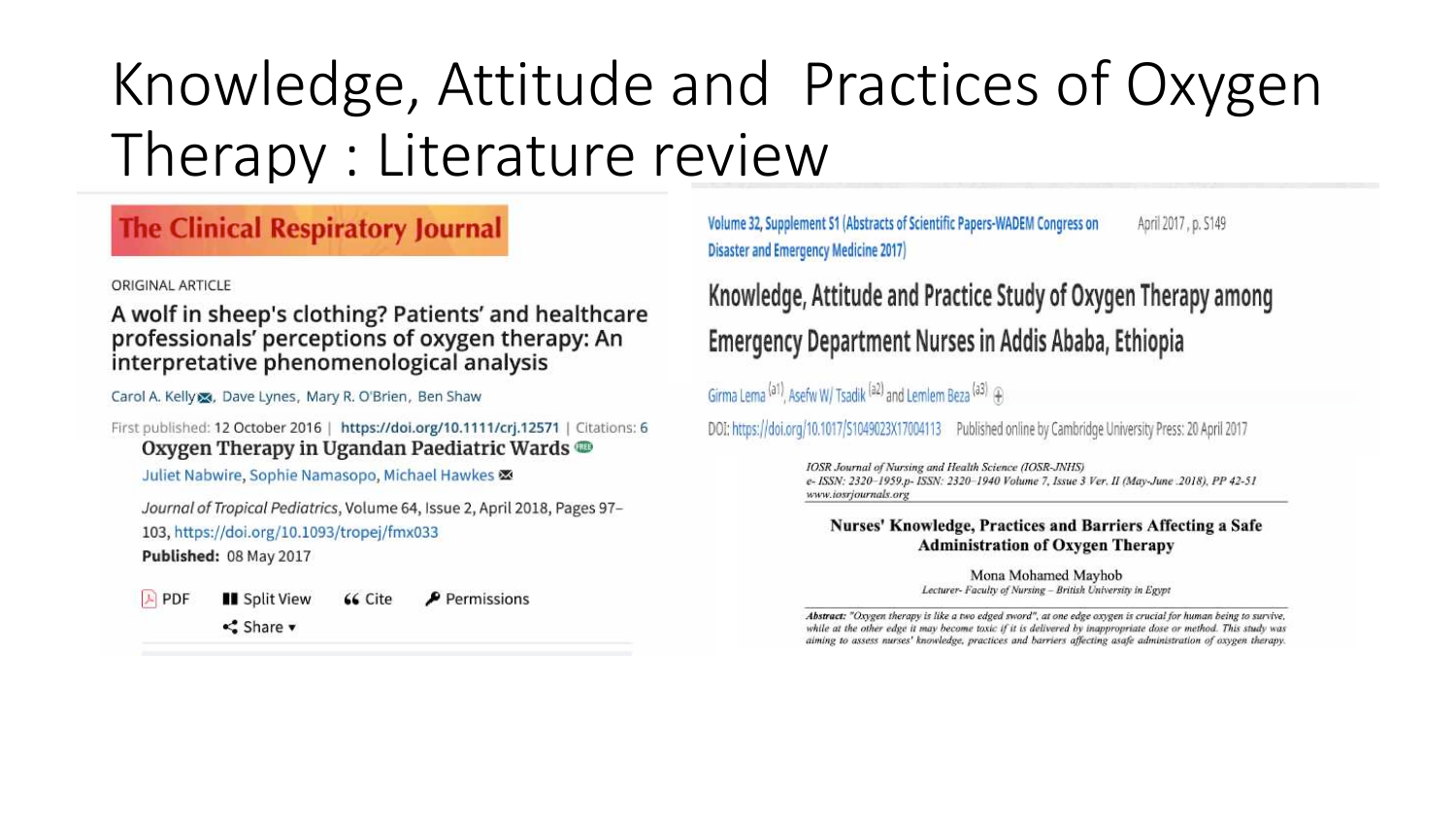# Knowledge, Attitude Practice: Literature Review

#### **Rural Nurses less confident**



Australian Critical Care Volume 25, Issue 1, February 2012, Pages 23-30



Critical care nurses' opinion and selfreported practice of oxygen therapy: A survey

Glenn M. Eastwood RN, BN, BN (Hons), Grad Dip & 29. Michael C. Reade MBBS, MPH,

**Contrast between knowledge and Practice. More adverse effect.**

#### **(Netherlands)**

| SpringerLink             |                                                                              |                         |
|--------------------------|------------------------------------------------------------------------------|-------------------------|
|                          | Marcus J Schultz                                                             | $\overline{\mathsf{x}}$ |
| Research Open Access   I | Laboratory of Experimental Intensive Care and Anesthesiology,                |                         |
|                          | Self-reported: Academic Medical Center, Amsterdam, 1105, AZ, The Netherlands |                         |
| of oxygen ther           | Department of Intensive Care Medicine, Academic Medical Center,              |                         |
| nurses                   | Amsterdam, 1105, AZ, The Netherlands                                         |                         |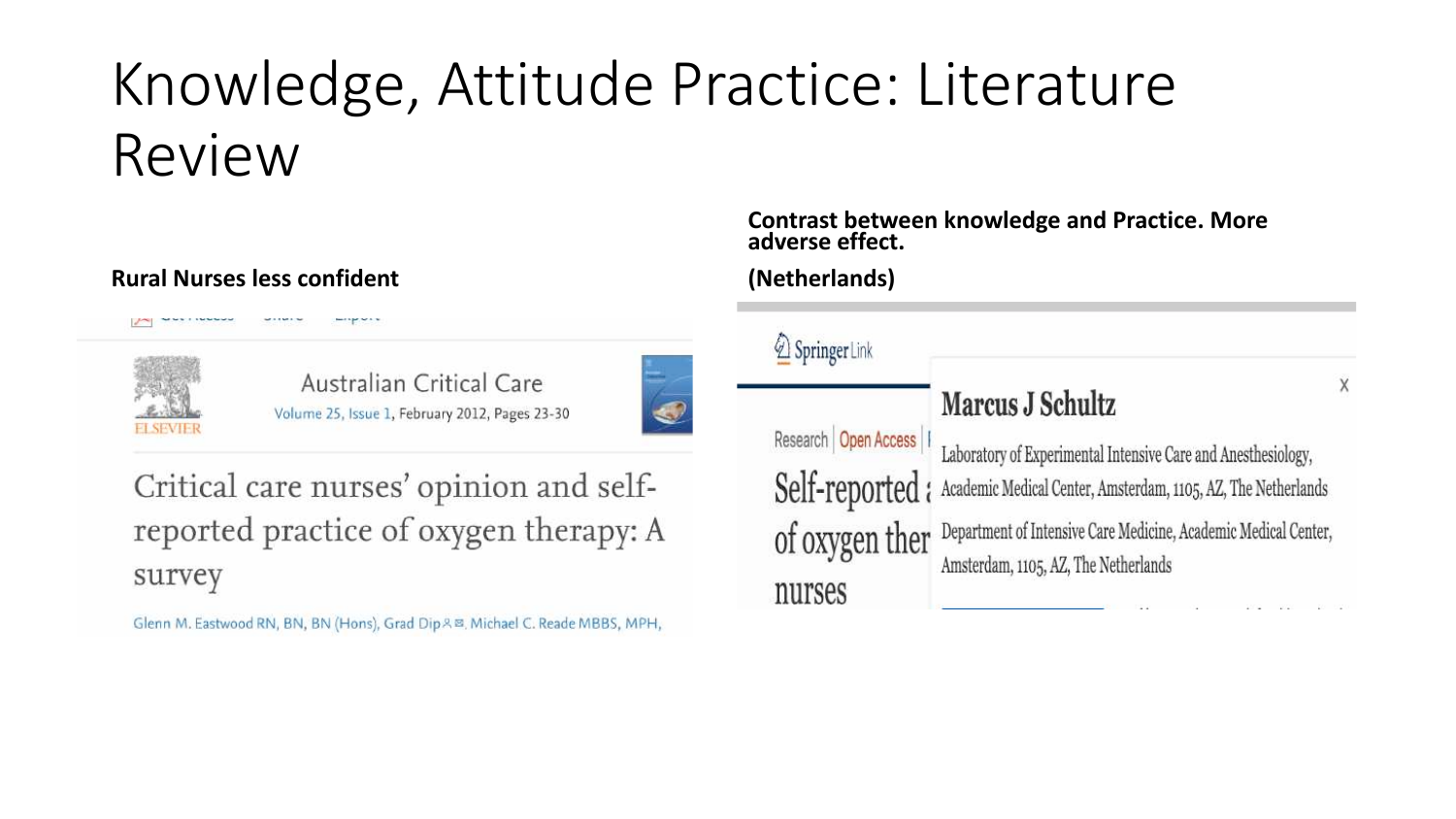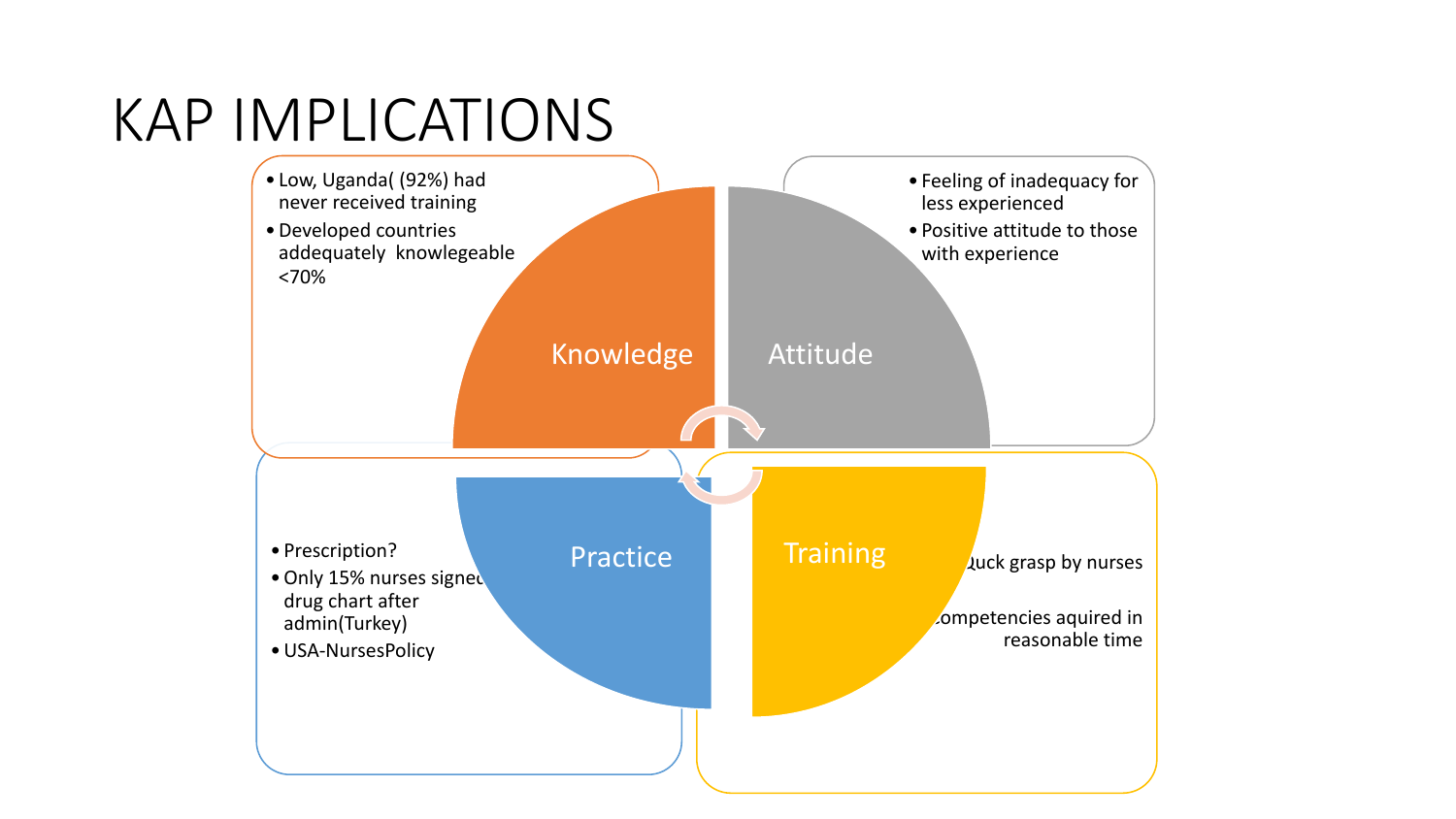Application of system thinking concepts in health system strengthening in low-income settings: a proposed conceptual framework for the evaluation of a complex health system intervention: the case of the BHOMA intervention in Zambia